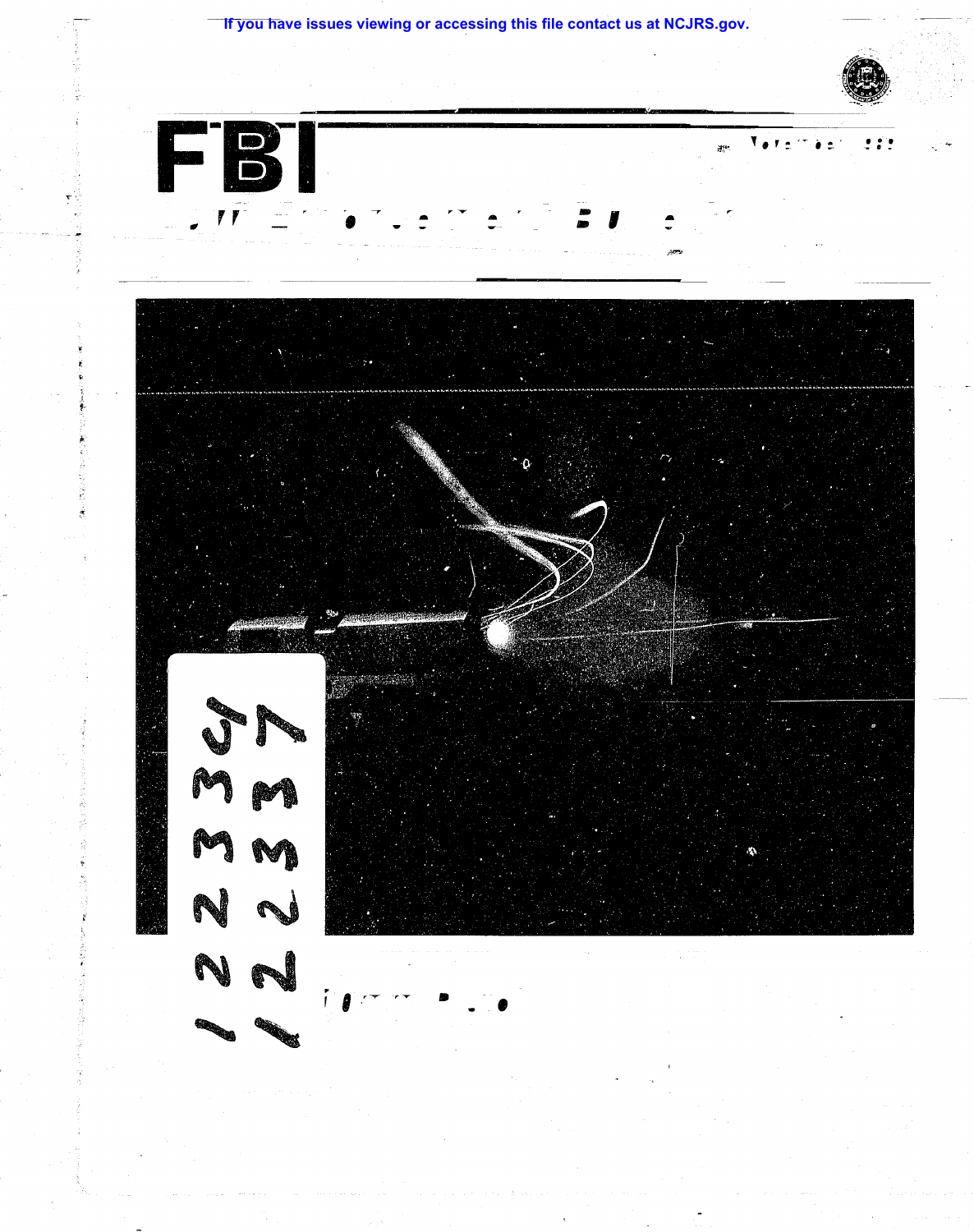

ISSN 0014-5688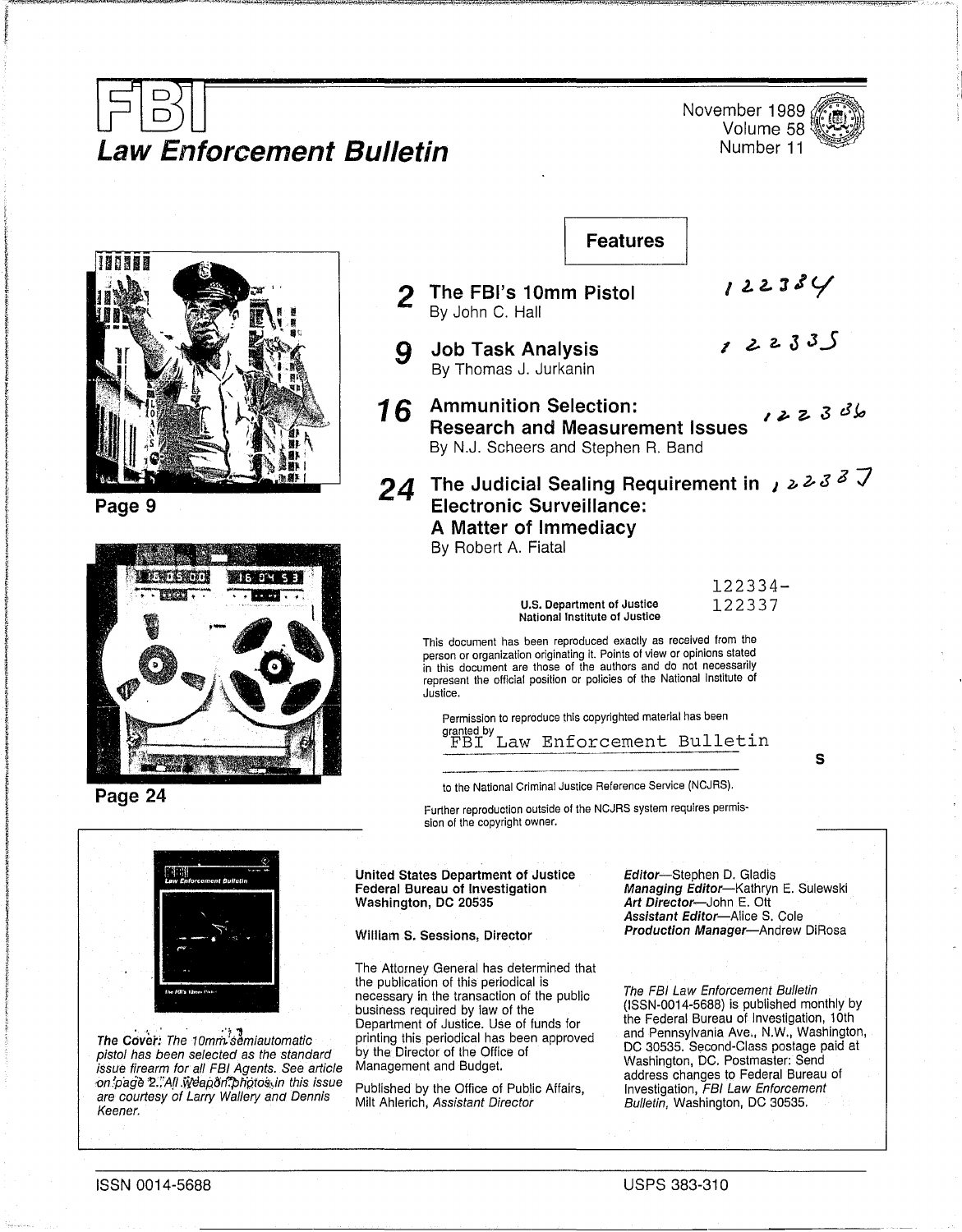122334

# **The FI3/'s 10mm Pistol**

**By** 

**JOHN C. HALL**  Special Agent Firearms Training Unit FBI Academy Quantico, VA



For several decades, FBI Agents carried the .38 caliber revolver as a standard firearm. Now, after extensive testing and evaluation, the FBI is converting to a new semiautomatic pistol. The new pistol, built to FBI specifications and chambered for a new cartridge—the 10mm, will be issued to all FBI Agents to replace existing revolvers. This article describes the process that led to this decision.

**"·11'\*\*8** \*4¥ffA+M **t** 

### **BACKGROUND**

The authority for FBI Agents to carry firearms was first granted in 1934. Although pistols were sometimes issued or permitted on a limited basis, the revolver predominated as the FBI sidearm. The first significant shift occurred in 1981, when Special Weapons and Tactics (SWAT) teams were equipped with large capacity 9mm pistols. Since then, 9mm pistols have also become the issue weapons for the FBI's Hostage Rescue Team (HRT) and special surveillance teams.

For the general Agent population, however, revolvers remained the issue weapon, though the increasing use of pistols reflected a growing recognition that the modern pistol provides certain advantages over the revolver. Primarily, pistols are generally more compact and portable and provide a larger ammunition capacity. They are also quicker and easier to reload. Moreover, experience has shown that pistols are generally

easier to shoot quickly and accurately due to the self-cocking operation of the slide following each shot and the more efficient transmission of recoil. What is most important, however, is that pistols have proven to be durable and reliable.

Undoubtedly, interest in pistols intensified when innovative designs of the weapon began to appear on the market during the early 1980s. Whereas the basic revolver design remains much as it was at the turn of the century, the pistol has been virtually refashioned in recent years, providing a wide range of such innovative features as double-stacked large capacity magazines, double-action triggers, ambidextrous controls, multiple safety devices, and endless varieties of shapes and sizes.

Meanwhile, other events entered into the picture. Instances where law enforcement officers were confronting more violent, heavily armed subjects appeared to be on the rise. The increasing use of semiautomatic and even fully automatic weapons by certain segments of the criminal element began to raise concerns about the adequacy of law enforcement armament.

### **SELECTION OF** A NEW HANDGUN

In 1987, new impetus was given to the FBI's ongoing evaluation of firearms and ammunition. The Firearms Training Unit, located at the FBI Academy in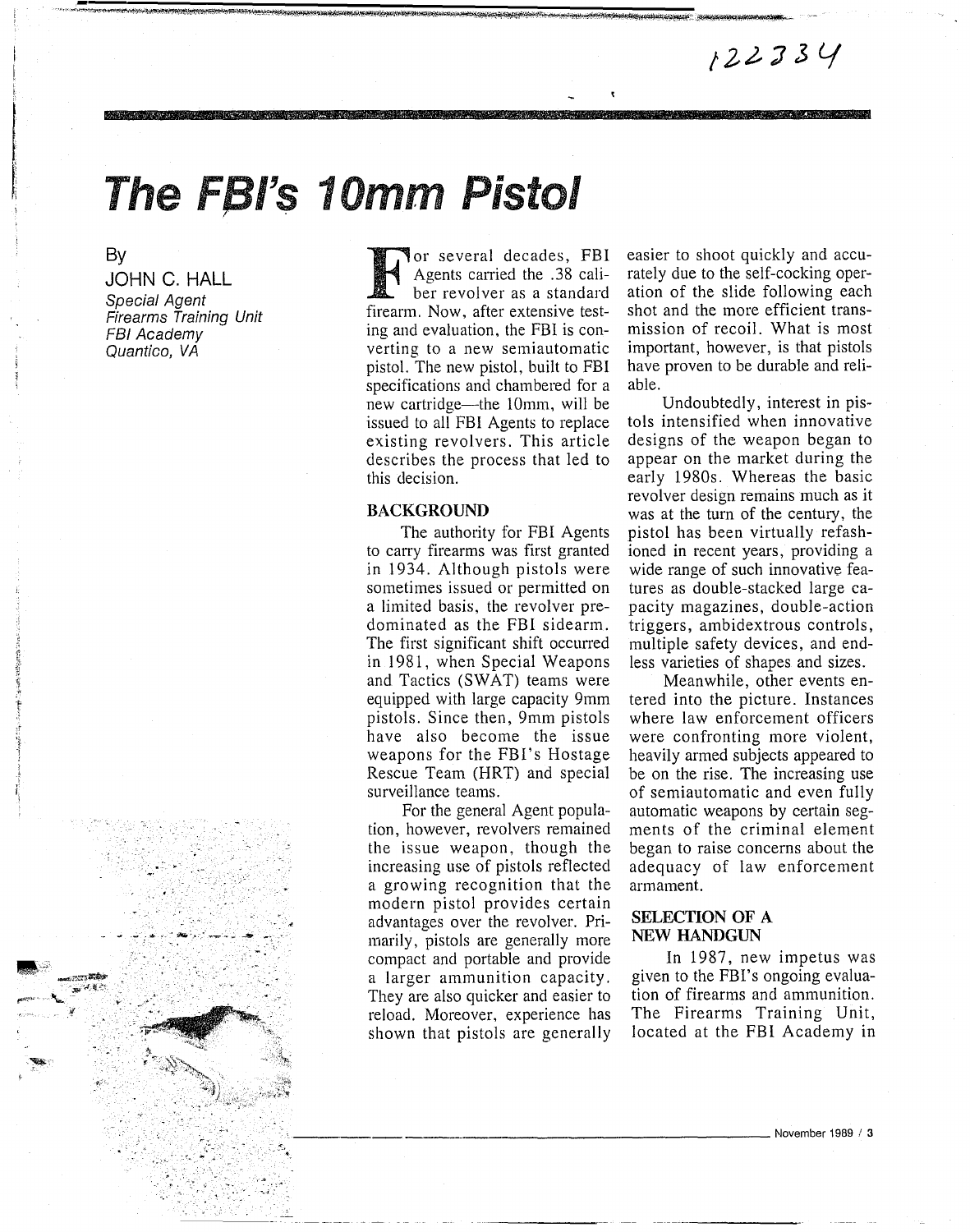

Quantico, VA, set out to identify the best possible handgun for FBI Agents. Firearms training experts undertook a major testing project to evaluate a variety of 9mm and .45 caliber pistols then on the market. While several of the pistols tested were effective, none possessed all of the features desired in a general issue FBI weapon. The challenge was to develop a pistol that met the needs of the FBI.

In the meantime, as a response to a growing perception within Agent ranks that a pistol was preferable to the revolver. the Director of the FBI authorized Agents to use personally owned pistols, either 9mm or .45 caliber as long as the weapons were of approved manufacture and design and the training and qualification standards were met.

### **A Question of Caliber**

The most critical. and controversial, issue relating to the selection of a new FBI handgun was that of caliber. Questions have been raised not only about the ade-

quacy of some weapons but also about the wounding effectiveness of some ammunition. Case accounts of shootings document the fact that subjects receiving fatal, but not incapacitating, wounds have been able to return fire and inflict further damage.

### **Wound Ballistics**

As a means of resolving the problem, the FBI convened a Wound Ballistics Seminar at the FBI Academy in September 1987. The participants included noted individuals from the scientific and medical communities from throughout the Nation who possessed relevant expertise in the field of wound ballistics. One of the primary purposes of the seminar was to identify the performance criteria of a bullet most likely to inflict an incapacitating wound on a human target.

A second purpose of the seminar was to determine, if possible, which of the two calibers, the 9mm or the .45, was likely to be most effective in accomplishing that goal. And, although the semi- . nar was unsuccessful in conclusively resolving the caliber question, it did identify the desirable performance criteria of an effective bullet.

**M** 

Incapacitation, in the law enforcement context, may be simply described as bringing about the immediate cessation of hostile or threatening activities. Incapacitation may result from psychological or physiological factors. Psychologically, some individuals are predisposed to fall down at the sound of gunfire, while others may continue to fight even though they are seriously—even fatally wounded. Because a particular person's psychological response to a gunshot wound cannot be predicted, ammunition performance must be viewed from the perspective of physiological incapacitation.

The seminar participants unanimously concluded that physiological incapacitation can be accomplished in one of two ways-damage to the central nervous system (the brain or upper spinal column) or significant loss of blood. Because the placement of a shot in the relatively small, highly mobile target area of the brain cannot be counted upon in an armed confrontation, a bullet must therefore be capable of penetrating the body sufficiently to pass through major arteries and bloodbearing organs to ensure timely physiological incapacitation. Without adequate penetration, physiological incapacitation cannot be attained. Given adequate penetration. the only reliable way to increase the effectiveness of the wound is to increase its size, thus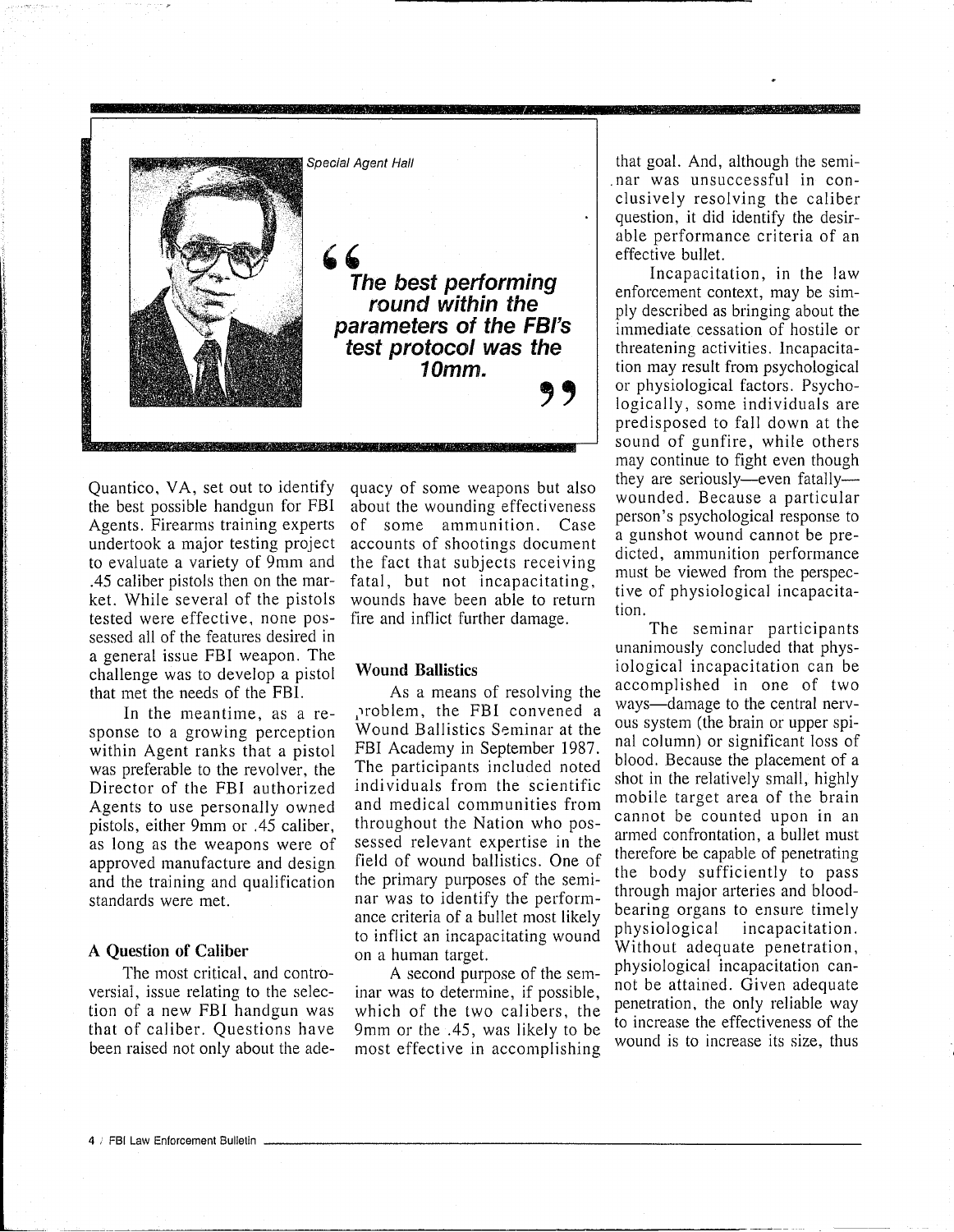increasing the amount of tissue damage and the rate of hemorrhage. Thus, the FBI's test program was designed to evaluate bullet penetration and wound size.

### **Ammunition** Test Design

-

With the performance criteria acquired from the Wound Ballistics Seminar, the next step was to design and construct a series of ammunition tests to measure the performance of different rounds against those standards. For that purpose, the Firearms Training Unit established a working group which included personnel from the Special Operations and Research Unit, the Hostage Rescue Team, and the Institutional Research and Development Unit.

The tests were designed to simulate factors realistically. Therefore, if the effects of bullets upon human tissue were to be realistically measured, a substance that would duplicate human tissue was needed. Based upon the research of Dr. Martin Fackler,

Director of the Army's Wound Ballistics Laboratory, at the Letterman Institute in San Francisco, 10% ballistic gelatin was selected to simulate soft human muscle tissue. Eight separate penetration tests were conducted by firing bullets into this substance.

**p. , ..** 

## " **... the FBI's test program was designed to evaluate bullet penetration and wound size.**

Also, since experience dem-<br>
onstrated that bare tissue is seldom to<br>
that the self of the self of the self of the self of the self of the self of the self of the self of the self of the self of the self of the self of th Also, since experience visible on a target in a violent confrontation, seven of the eight tests included covering the gelatin with typical clothing material (cotton T-shirt material, flannel shirt material, 10 oz. down in a nylon carrier, and denim). To assure

validity and standardization, clothing manufacturers were consulted to determine the average thread count in typical underclothing, shirts, and jackets.

ii

Other factors were then considered. Because FBI Agents frequently confront subjects in vehicles, behind doors or walls, and at various distances, clothed gelatin was placed behind windshield glass, car door metal, plaster board and plywood. Again, manufacturers in the construction and automobile industries were consulted to assure that the materials used replicated substances that bullets would have to pass through in real-life situations. While most of the test shots were fired from a distance of 10 feet, some of the tests were conducted at 20 yards to assess the effects of distance and velocity loss on penetration potential.

Five shots were fired in each of the 8 penetration tests, providing a total of 40 shots for each caliber or bullet type tested.

### **FBI BULLET PERFORMANCE CRITERIA | FBI STANDARDIZED AMMUNITION TESTS**

- 1. Penetration
	- a. Minimum Acceptable-12"
	- b. Maximum Desirable-18"
- 2. Size of the Wound (Volume)
	- a. Frontal Area of Bullet
	- b. Depth of Penetration

- **Test 1** Bare Gelatin  $\omega$  10 feet
- Test 2 Heavy Clothing @ 10 feet
- **Test**  $3 20$  **gauge Steel**  $@$  **10 feet**
- **Test 4** Wallboard  $@$  10 feet
- **Test 5**  $-$  Plywood  $@$  10 feet
- Test 6 Auto Windshield Glass @ 10 feet
- Test 7 Light Clothing @ 20 yards
- **Test 8 Auto Glass**  $\omega$  **20 yards**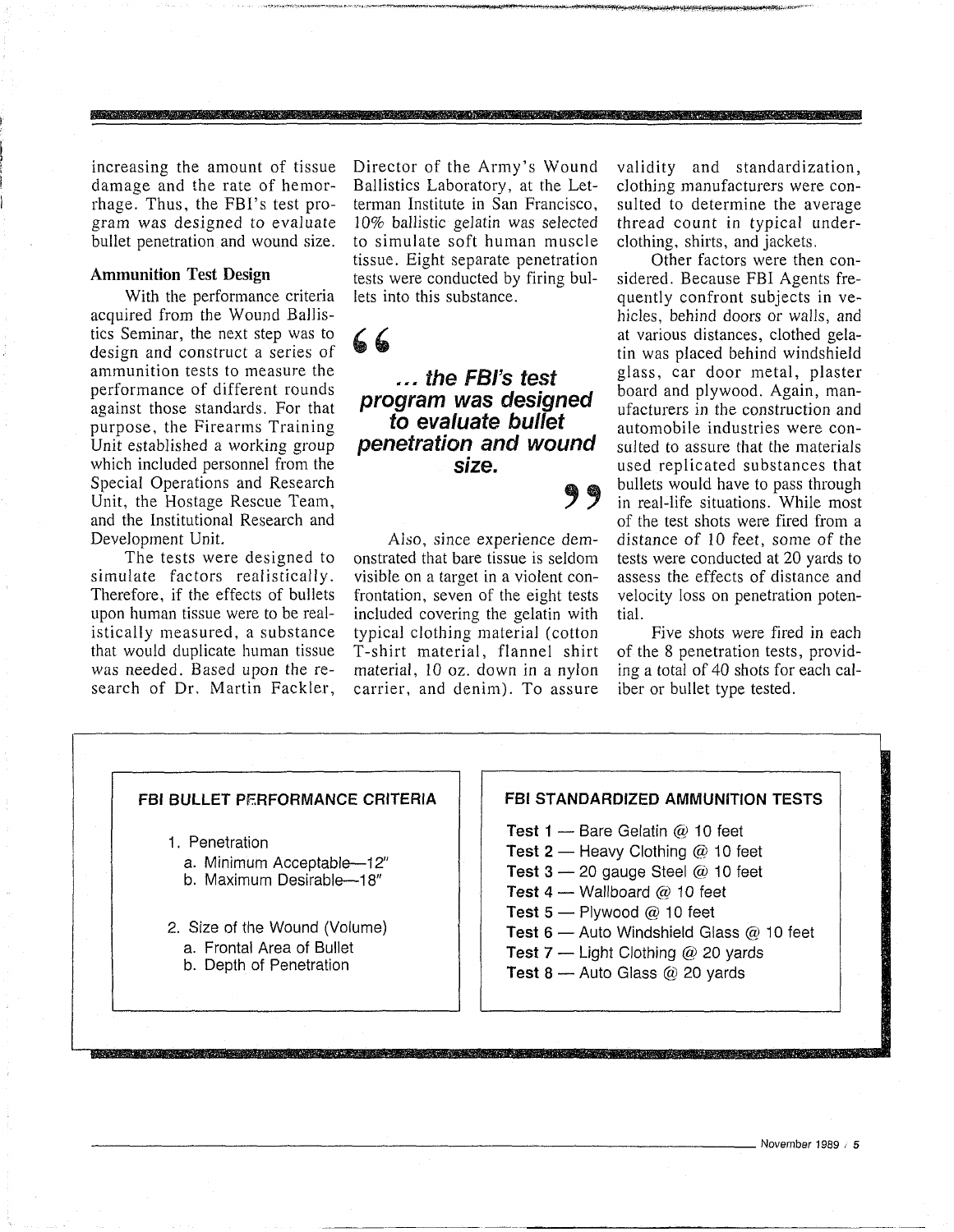

An ammunition test shot being fired into wallboard.



An ammunition test shot being fired into plywood.



An ammunition test shot being fired into auto windshield glass.

### The Competing Calibers

= 'tt **,w,we** *u\** <sup>A</sup>

Once the tests were designed, a decision had to be made regarding the calibers to be tested. In pistol cartridges, the two most obvious contenders were the 9mm and .45 caliber. The 9mm round tested was the 147 grain subsonic hollow point round produced by Winchester; the .45 round selected for the test was the Remington 185 grain hollow point. The selection of these particular cartridges for testing was based, in large part, on the consensus of the Wound Ballistic Workshop participants that these bullets should provide superior penetration over other hollow point bullets in their respective calibers.

In the meantime, a separate research and development project had been undertaken with the 10mm cartridge to assess its application to law enforcement work. Although the 10mm (.40 caliber) is a relatively new cartridge, with few weapons presently chambered for it, its unique size, halfway between the 9mm (.35 caliber) and the .45, appeared to offer the possibility of a third viable law enforcement pistol cartridge. In addition, unlike its competitors, the potential of the new cartridge was virtually untapped.

Samples of commercially available lOmm ammunition were acquired and preliminarily evaluated as to suitability for law enforcement use. The high chamber pressures generated by the commercial loadings, with the resultant heavy recoil and muzzle blast, tended to offset the otherwise excellent performance of the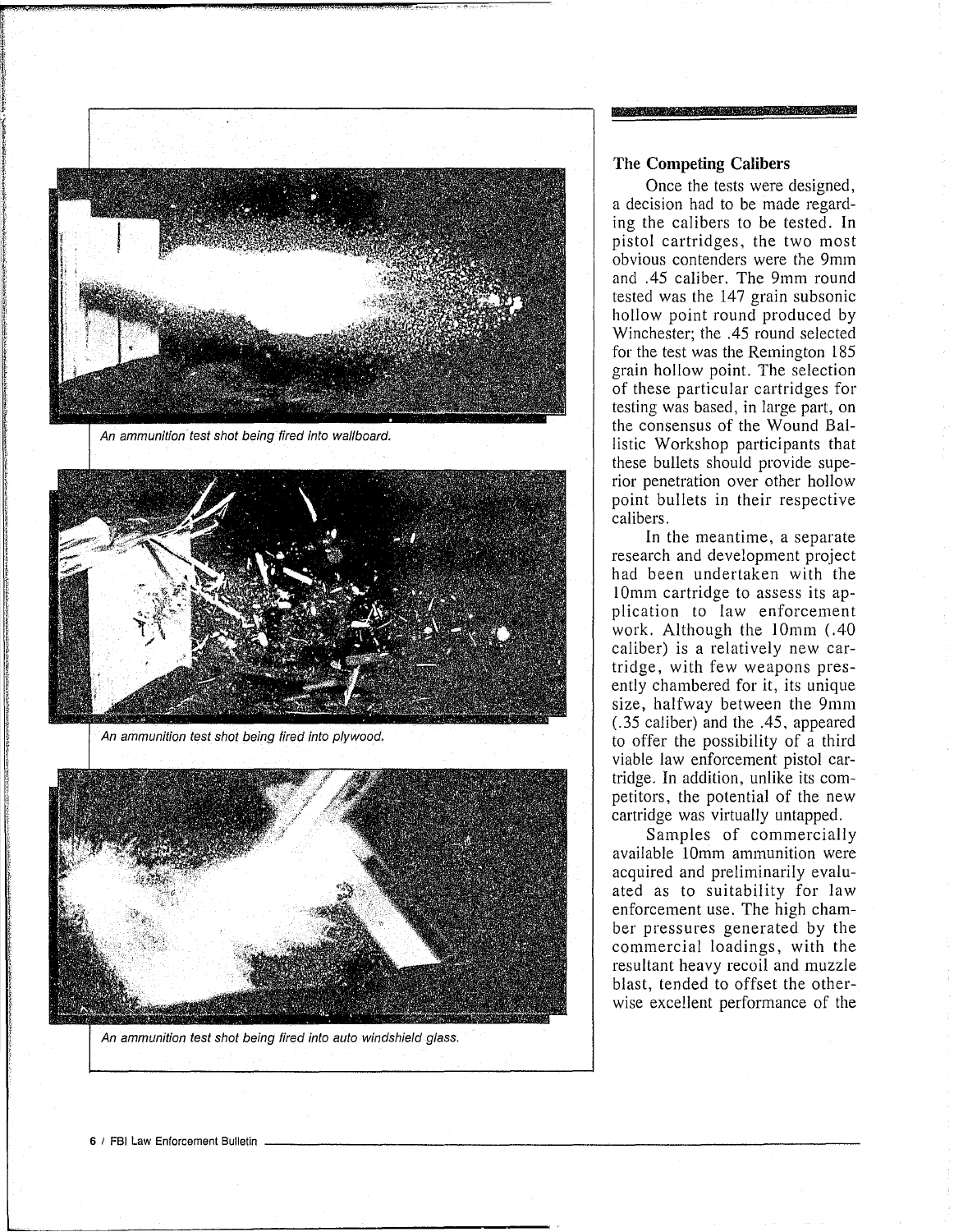round. Therefore, the FBI Firearms Training Unit decided to create a new loading for the 10mm, one with velocities comparable to those of the competing 9mm and .45 cartridges. A 180 grain hollow point bullet was acquired and handloaded to a velocity of 950 feet per second. This loading not only matched the velocities of the other two cartridges, but it also dramatically reduced recoil and muzzle blast.

**•** 

In the absence of factory ammunition built to the desired specifications, the 10mm rounds initially subjected to the test protocol were those hand loaded by the Firearms Training Unit staff. Subsequently, factory-loaded 10mm ammunition was acquired and built to the desired specifications, which actually met or surpassed the performance of the handloaded test ammunition.

### The Test Procedures

Because the objective was to test ammunition and not weapons, the initial tests were conducted with industry standard test barrels. These barrels are built to standards established by the Sporting Arms and Ammunition Manufacturing Institute (SAAMI) and are tailored to optimize the ballistic efficiency of each caliber. Test barrel length is determined by the internal ballistics of the caliber. Consequently, the barrel lengths vary with each caliber. For example, the optimal test barrel for the 9mm is 4" in length, while those of the I Omm and .45 are 6".

The immediate concern was the possibility that the longer test barrels for the 10mm and .45 would provide an advantage by increasing their velocities. In reality, it was discovered that increased velocity actually diminishes the penetration performance of hollow point bullets in gelatin by increasing the rate and degree of expansion. It was noted, for example, that both the 10mm and .45 achieved lower velocities, but greater penetration, when fired

created by the passage of the bullet into the gelatin, and a photograph was taken. Then a separate team from the Institutional Research and Development Unit conducted the measurements to ascertain penetration (measured in inches), bullet expansion, and retained bullet weight. Finally, the volume of tissue displaced (wound size) by the passage of the bullet

g &. J

## **6 6**<br>Although penetration and wound size govern<br>handgun wounding effectiveness, penetration is<br>the more exitical element **Although penetration and wound size govern the more critical element.**

from shorter pistol barrels than when fired from the longer test barrels with somewhat higher velocities. Thus, the longer test barrels used with the 10mm and .45 worked as a handicap for those two calibers by lessening the degree of penetration. That handicap would have been eliminated by using test barrels of equal lengths, and the disparity between the penetration performance of the 9mm and the two other calibers would have been even greater than that actually attained. Since the longer test barrels were not giving any advantage to the 10mm and the .45 caliber (quite the contrary), the tests were continued with existing equipment.

After initial tests to measure velocity and accuracy, 40 rounds of each caliber were fired by FBI firearms personnel to measure penetration and wound volume. Following each shot, red dye was injected into the wound channel

was computed in cubic inches and recorded.

### The Results

Although penetration and wound size govern handgun wounding effectiveness, penetration is the more critical element. Therefore, a minimum standard of 12" of penetration in the gelatin was established. The following penetration results indicate the number and percentage of rounds in each caliber that met or exceeded the 12" minimum:

10mm-39 shots out of 40  $(97.5%)$ 

.45-37 shots out of 40 (92.5%)

9mm-27 shots out of 40 (67.5%)

As a point of reference, the standard issue .38 Special, 158 grain lead hollow point round was fired through the battery of tests. Although the .38 was not a "test" round, and therefore not fired